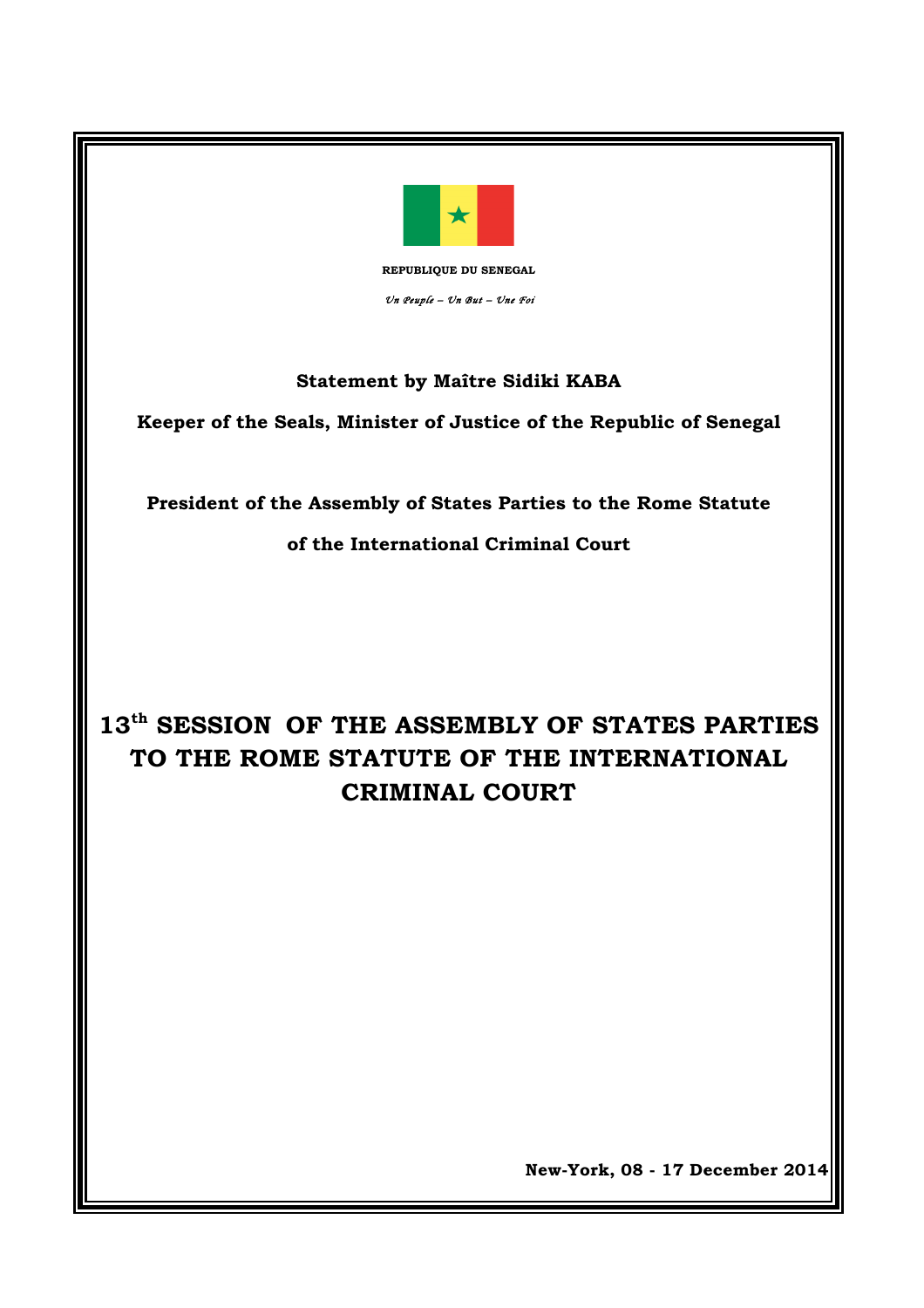**Madam President of the Central African Republic,** 

**Mr. Legal Counsel, Representing the Secretary General of the United Nations,** 

**Ambassador Tiina Intelmann,**

**Mr. President of the International Criminal Court,**

**Madam Prosecutor,**

**Mr. Registrar,**

**Excellences,**

**Representatives of the NGOs,**

**Ladies and Gentlemen,** 

# **Dear Guests,**

Allow me, in this moment of great emotion, to solemnly express to H.E. Mr. Macky Sall, President of the Republic of Senegal, my deepest gratitude and sincerest thanks for having proposed, promoted and supported my candidature to the Presidency of this august Assembly of States Parties to the Rome Statute of the International Criminal Court (ICC).

President Macky Sall reaffirms through this personal engagement, in full coherence with His political vision rooted in the fight against impunity, the promotion of Rule of Law and the entrenchment of democracy, His unwavering determination to defend the essential principles and values of the International Criminal Court.

He has mandated me to tell you that Senegal, the First Country in the World to have ratified the Rome Statute, will spare no effort, with Its Government, in order to support the Assembly of States Parties of the International Criminal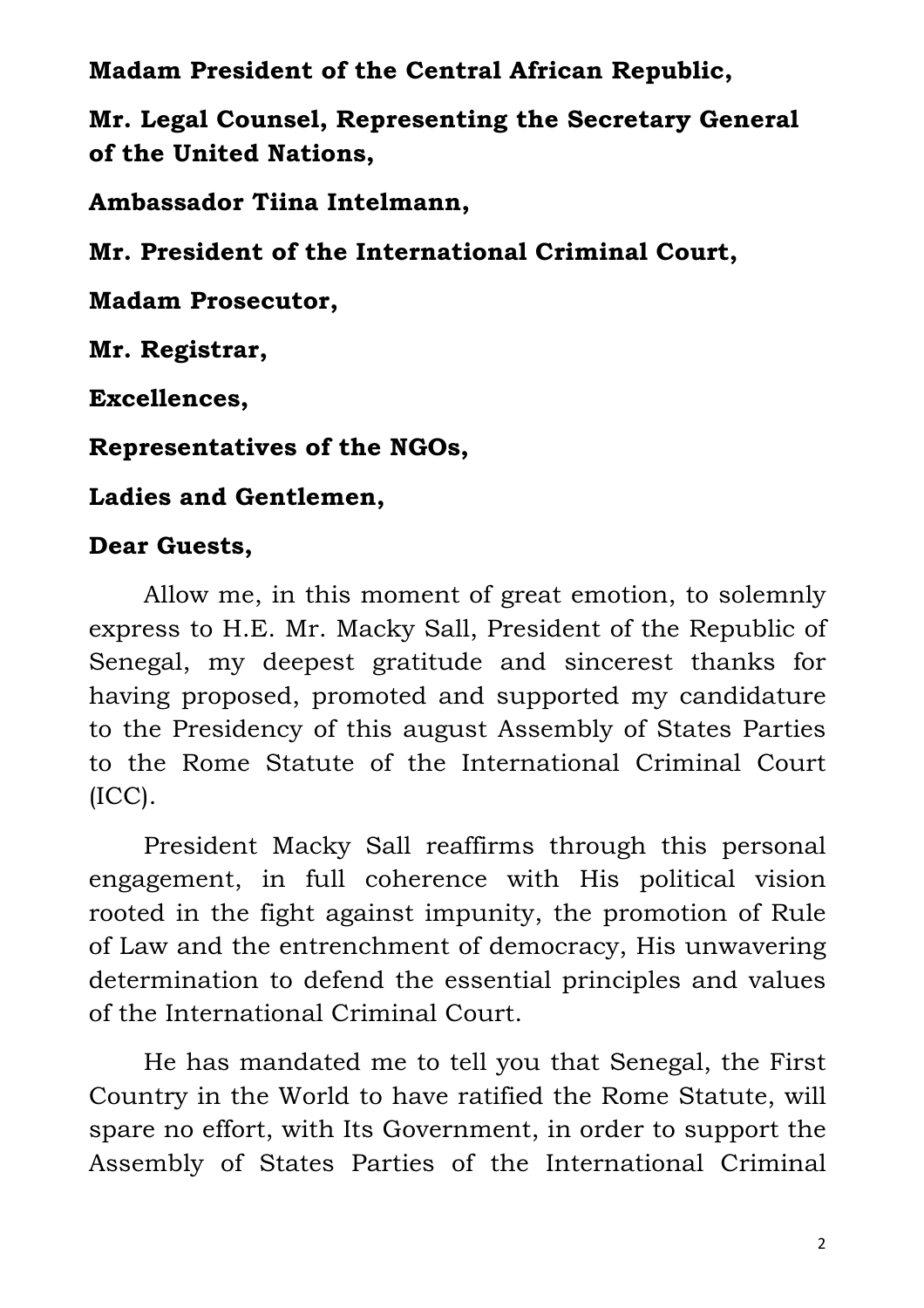Court in reaching its objectives of crime prevention, stability of our States and preservation of Peace.

I would also like to address my sincere thanks to the 34 African States Parties for having endorsed my candidature and to all 122 States Parties for greatly honoring me by this election as President of this Assembly for the next triennium.

The trust placed upon my modest person is of great responsibility. I recognize it has a source of motivation in the fulfilment of my mandate.

Ambassador Tiina Intelmann, it is with ease that I take the initiative, in the name of the Assembly, to pay tribute to you. You were President during a hectic period, witness of the new and overwhelming challenges that the Court and our Assembly had to face.

Your faith in Justice has provided to you the strength to be an effective spokesperson of our common aspiration to preserve the independence and integrity of the Court, and cope with the political and geostrategic interests of States.

You have carried, with courage and skills, the fight against impunity in the farthest lands of the Planet.

You have managed, with your innate command of diplomacy, to gather the so precious support of Governments, Civil Society Organizations as well as other actors of the laudable cause that unites and reunites us.

You have, by your daily commitment, brought back hope to thousands of victims of the worse kind of exactions throughout the World. In sum, we would just like to say that you have served, with faith and determination, the ideals and principles of International Criminal Justice.

3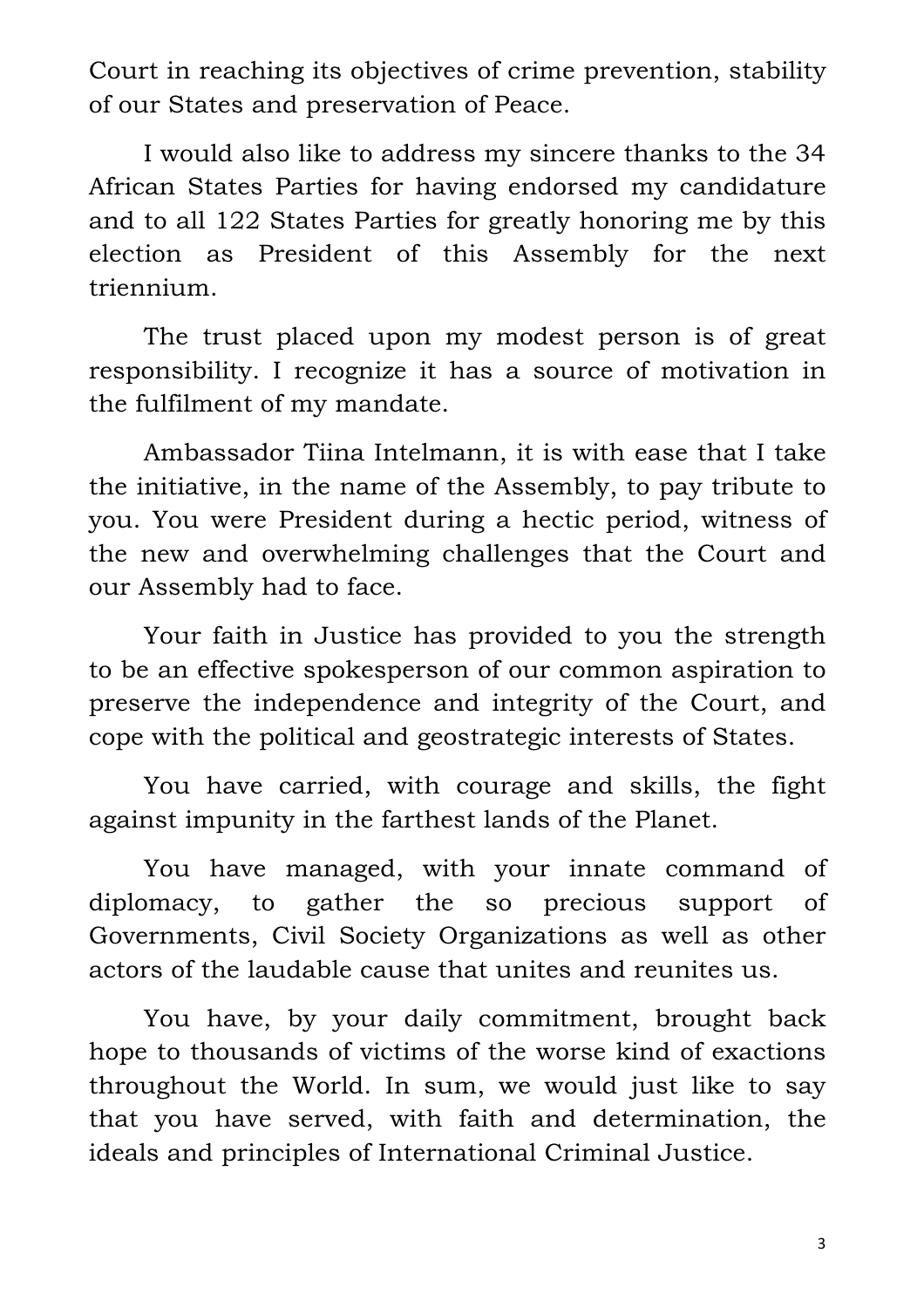I would like, naturally, to associate the outgoing Bureau to this acknowledgment as, under your able leadership, it has functioned in a cordial and efficient manner.

We, therefore, can hope that this Thirteenth session of the Assembly of States Parties will carry under the best auspices, thanks to the outstanding work that its members have done in its preparation.

Mr. Legal Counsel, representing the Secretary General, your presence here demonstrates the interest that the United Nations vows to the Court, and its central role in the maintenance of international Peace and security. Thus, the collaboration between the UN and the ICC should be strengthened so that the best solutions can be found to the important challenges that humanity faces.

President Sang Hyun Song, as your time at the ICC is coming to an end, the Assembly of States Parties, through my voice, would like to render a well-deserved tribute for the excellent work you have achieved, since your election as judge in 2003. You have served with abnegation in order to make the Court more effective, more efficient and better suited to respond to the needs for Justice expressed by the Peoples of the World. We salute, in you, the man with exceptional competence, recognized expertise and flawless devotion to the Statute.

Madam Prosecutor, I magnify the will and professionalism that you have showcased in the fulfilment of your mandate. We appreciate your brilliant Launch, yesterday, of the policy paper on Sexual and Gender-Based Crimes.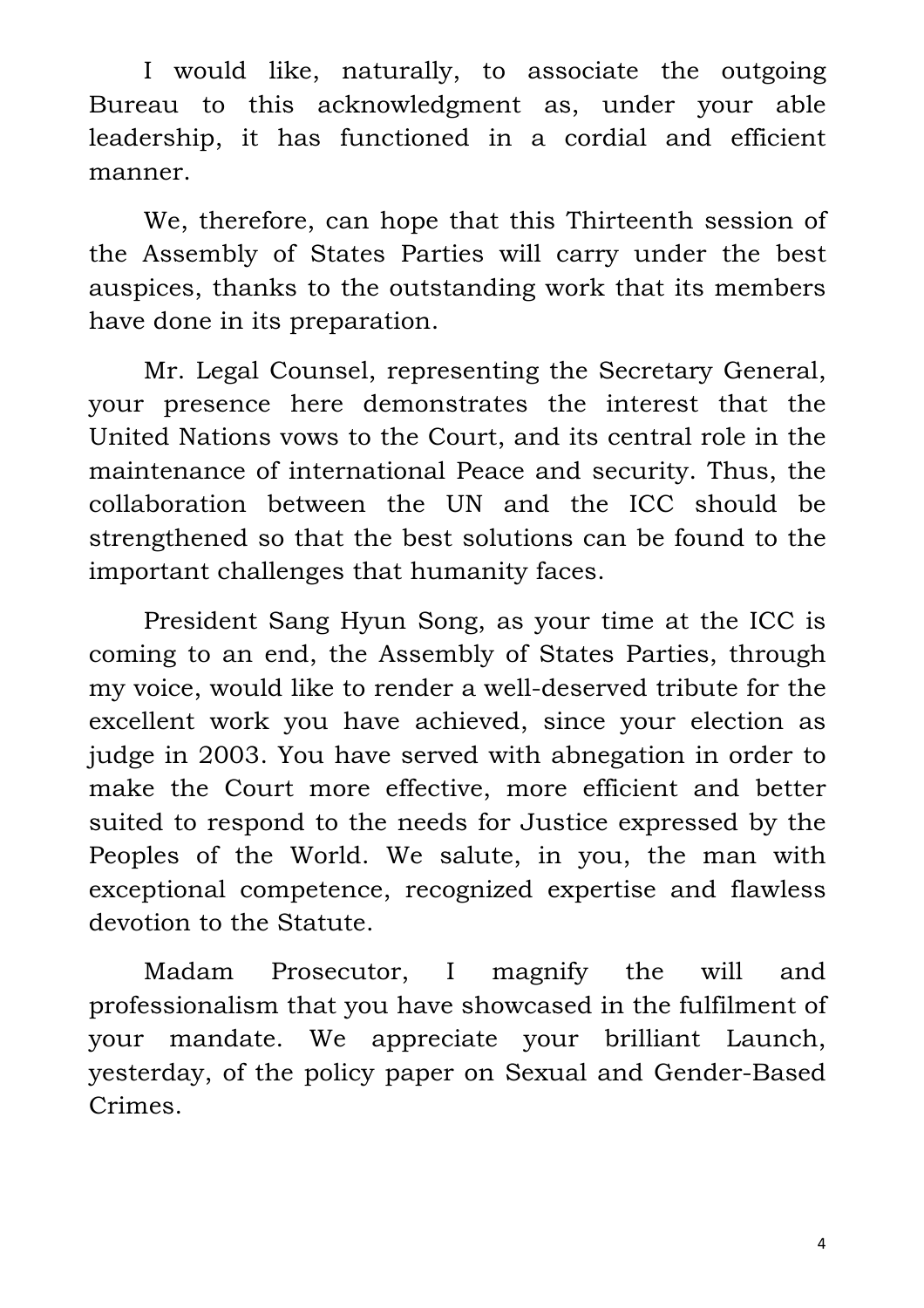Mr. Registrar, we are happy to note that since you assumed office last year, you have raised to meet our expectations and become the backbone of Court with excellence. We are confident, that under your guidance, the office of the registrar will continue to ensure a smooth operation of the Court, so that it could deliver on its promises.

### **Excellences,**

#### **Ladies and Gentlemen,**

When submitting my candidature to you, I enunciated the strategies on which I intend to base my action to tackle the major challenges the ICC faces. I have identified four:

# **The first challenge I intend to take on is that of reconciling the ICC with all Regions of the World, including Africa.**

Should we recall that Africa is currently the Continent with the highest number of States Parties to the Rome Statute? They are thirty-four. Four African Judges seat in the ICC. And the Position of Prosecutor is occupied by an African.

Should we also recall that African States have been the first ones to seek the Competence of the Court? I think of the Democratic Republic of the Congo, Uganda, Ivory-Coast, Mali…

These referrals are eloquent proofs of Africa's will to fight impunity. Africa is therefore not against the Court.

However, there is a perception of double standard in the administration of International Justice which creates a misunderstanding leaving the impression that the ICC is against Africa and that it is one selective, partial or even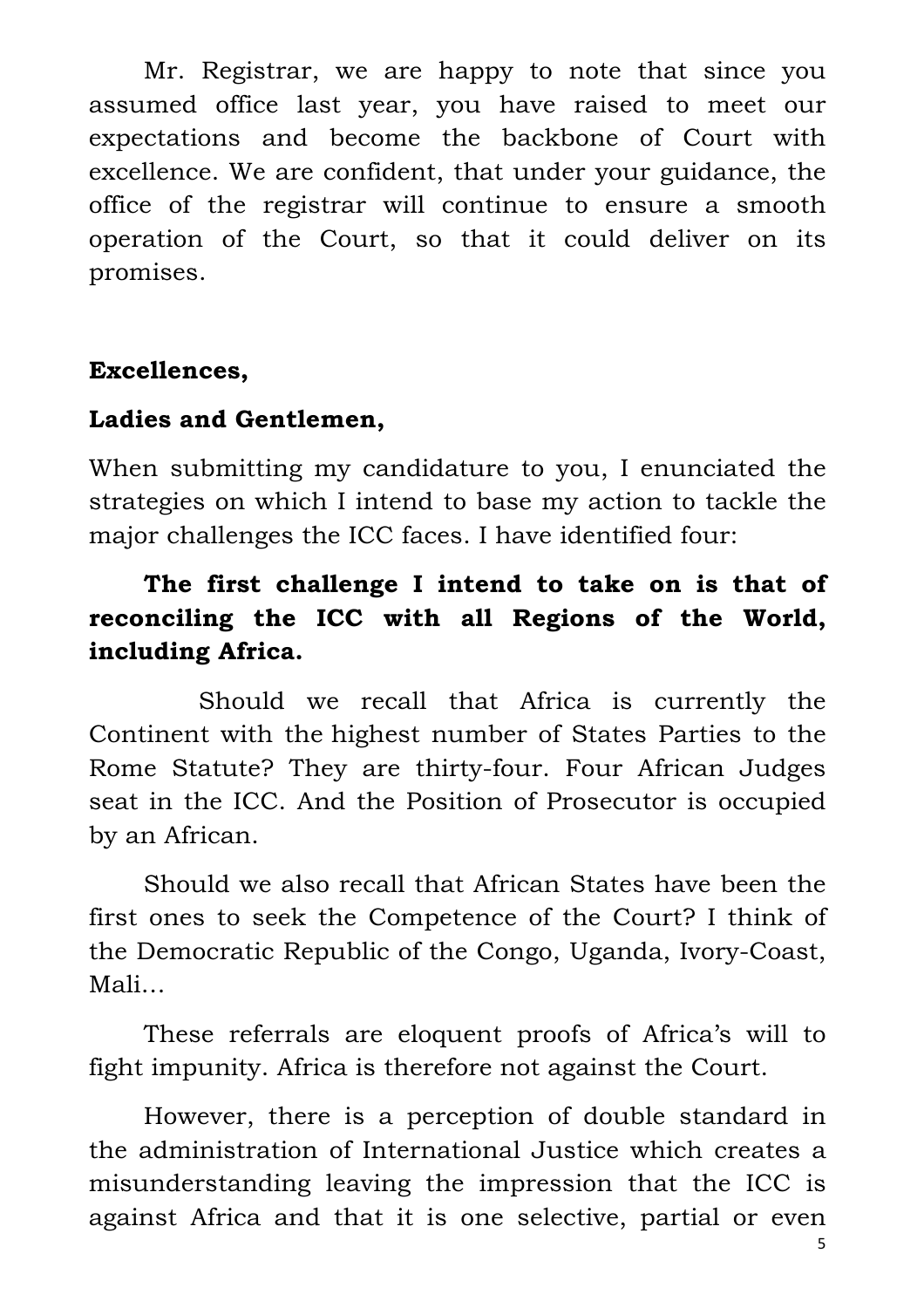discriminatory jurisdiction. We must change this negative perception of the Court in the eyes of African populations. To this effect, the ICC must listen to the recriminations of Africa which are not all illegitimate or devoid of basis.

The ICC must also redirect its action by prosecuting, without distinction, all presumed responsible of Crimes under its jurisdiction, regardless of their location and nationalities.

It must finally undertake a vast communication on its actions, achievements and projects in order to lift all ambiguities that are source of the quarrels and attacks that it is a victim of.

These measures, I believe, will contribute to the restoration of the trust in the ICC and to the strengthening of its legitimacy, guarantee of its credibility. This is why; I intend to put, with your support, my term under the sign of Dialogue and Intelligent cooperation between the ICC and all States including those from Africa.

This dialogue must enable us to find dynamic consensuses, to unlock the situations with the potential of alimenting a crisis and paralyzing our activities.

But the resort to dialogue must not, in any circumstance, challenge the integrity and independence of the ICC, which could undermine the colossal progress achieved by this jurisdiction since Nuremberg.

To this end, I invite all States of our Assembly to be involved in the quest for best ways to build a constructive dialogue by putting aside their cyclical political interests and giving priority to solutions safeguarding International Peace and Security.

### **Excellences,**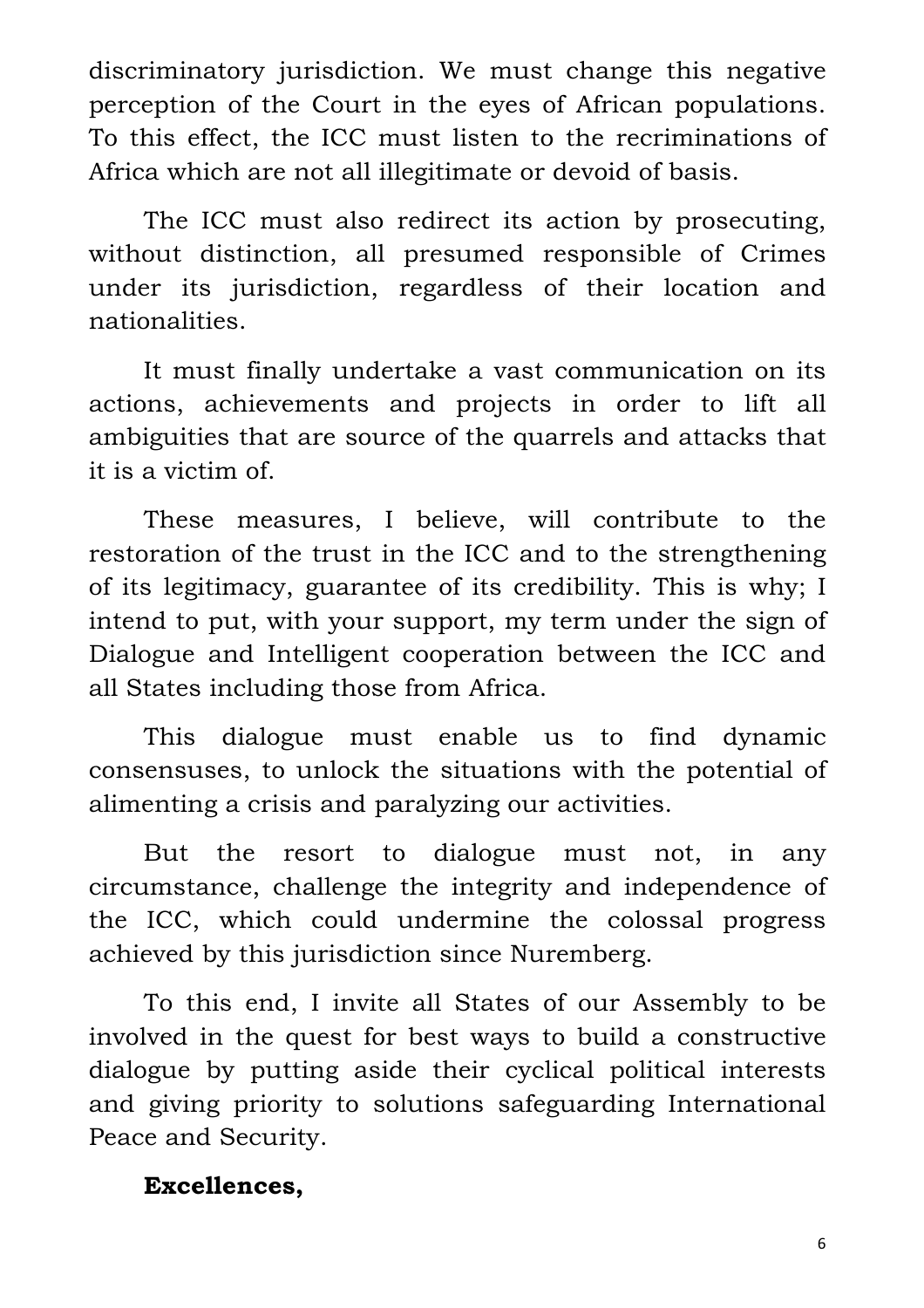**Ladies and Gentlemen,**

### **The second major challenge of my mandate will be to develop cooperation between the ICC and States.**

The development of cooperation is, for the future of the Court, a major challenge for the upcoming years. **The ICC has neither army nor police**. Only States can combine their efforts to investigate, facilitate the arrest and transfer of suspects to the Court.

Cooperation constitutes a key pillar for the proper functioning of the ICC and the International Justice system established by the Rome Statute in 1998.

It is therefore primordial to develop three categories of cooperation:

- Bilateral Cooperation between the ICC and States Parties, in order to strengthen constructive dialogue with national Authorities, prioritize International mutual support in criminal matters in order to facilitate investigations and national prosecution, to sign privilege and immunity agreements, to delocalize witnesses, to protect victims and to host convicted detainees.

This entails to constantly ensure that victims and witnesses have a better protection in a geographical and cultural sphere guaranteeing their security and confidence. Their presence at a trial is essential for the manifestation of Truth.

Indeed, **a trial without witness is a justice without compass**. This is also applicable to the presence of victims or their relatives at the trial.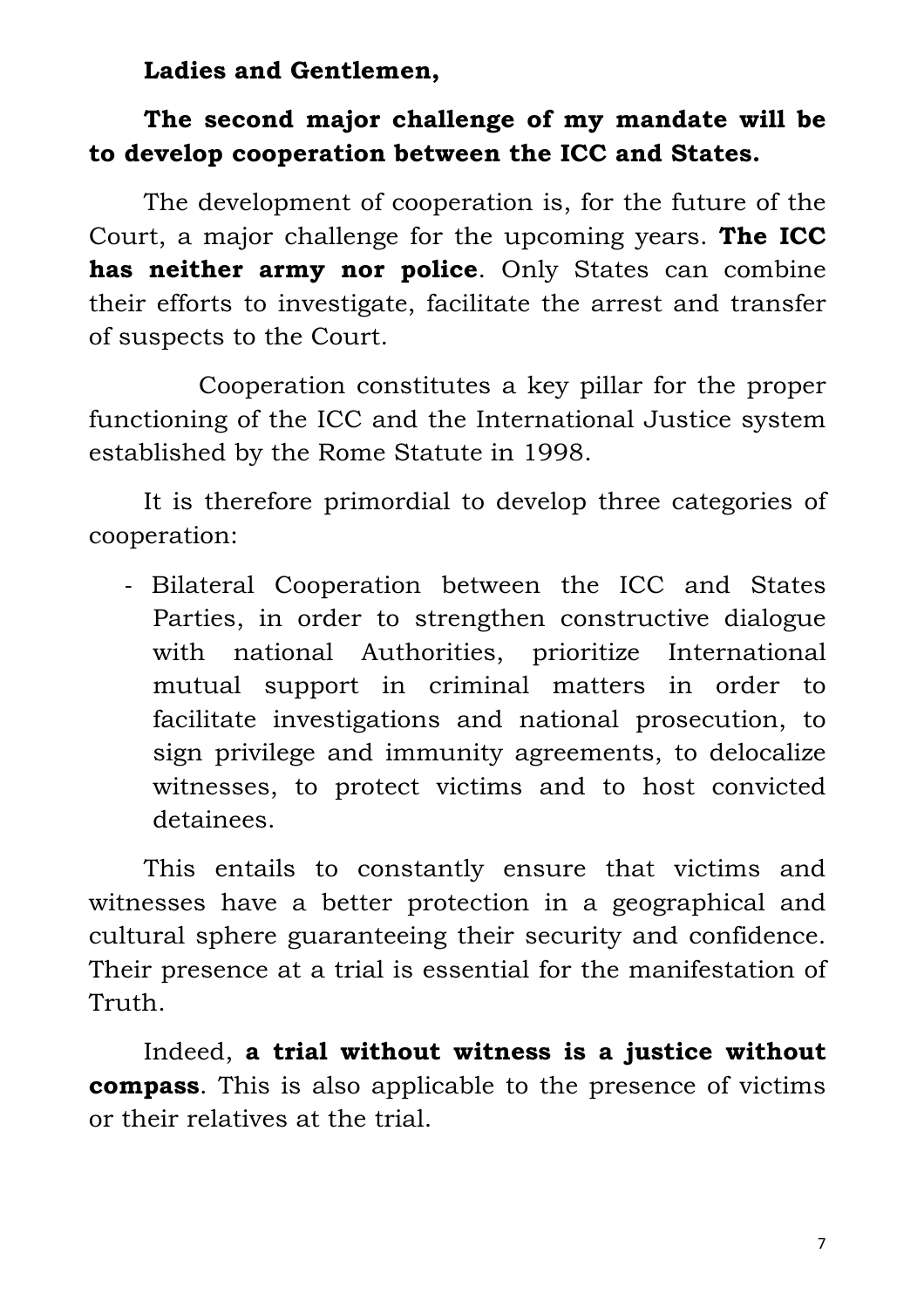They must, without fear and apprehension, participate in criminal trials, with their legal representatives to deliver the atrocities and suffering that they have endured.

**A trial without victims could only produce partial and biased justice.** Justice that appeases both the victims and accused is one that offers all guarantees of a just and equitable trial.

- Cooperation with Non-States Parties to ensure the universality of ICC's action. States must help the ICC by executing the International arrest warrants it issues. It also must be the case for all acts of procedure able to help the Court in its mission.
- Multifaceted cooperation with all other Non-state actors will be strengthened, including with Intergovernmental organizations such as "l'Organisation Internationale de la Francophonie" or the Commonwealth, as well as with human rights organizations, humanitarian organizations, victims' associations, regional organizations, …

This is the place to salute the remarkable contribution of International NGOs and Civil Society in the fight against impunity. Their investigation reports constitute an invaluable source of information and intelligence on the belligerents, the circumstances and the context of perpetration of masse crimes. They must enjoy protection in their States and in conflict zones.

This cooperation must also lean on the Media and journalists' associations to convey the message of prevention, of the necessity to respect fundamental human rights and liberties. This work of sensitization and popularization of the values of peace and justice requires the media which needs to be solicited when needed.

8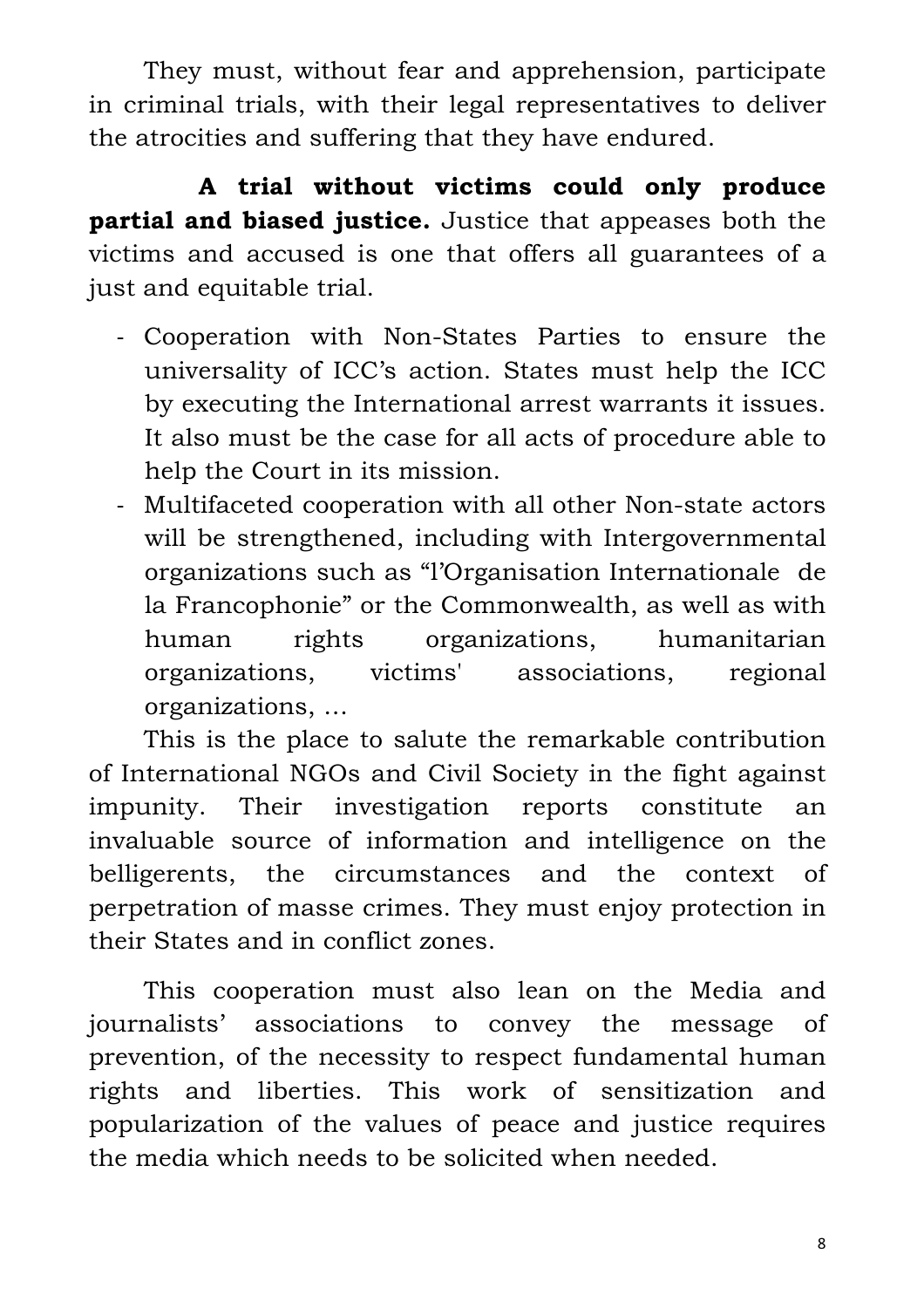You would agree with me that this multifaceted cooperation should be developed in all domains. Indeed, I am convinced that the Court is a Giant with feet of clay without the cooperation of States.

**The Third major challenge to which we intend to focus** is strengthening complementarity**.** 

I would like to recall that the Court can, and should only be a last resort against impunity. It has no vocation to replace the efficient work of national jurisdictions.

In any case, it does neither have the means nor the skills if this was its ambition. Each State must be able to judge, in all sovereignty, the crimes committed on its territory and under the jurisdiction of the ICC.

Should we recall that States, by ratifying the Statute of Rome, have neither abandoned nor restricted their sovereignty?

On the contrary, they clearly declared that they held the primary responsibility for the prosecution of the authors of the most serious crimes.

The Statute is based on the principle of complementarity and gives priority of action to national courts and limits the jurisdiction of the ICC to cases where there is clear unwillingness or inability to expedite action against suspected perpetrators of serious crimes.

It appears evident then that the success of the Court should not be assessed through the volume of cases pending before it, but rather by the exponential growth of matters within its jurisdiction in national courts.

To this end, I will employ myself with the members of the Bureau to ensure that States, which need it, benefit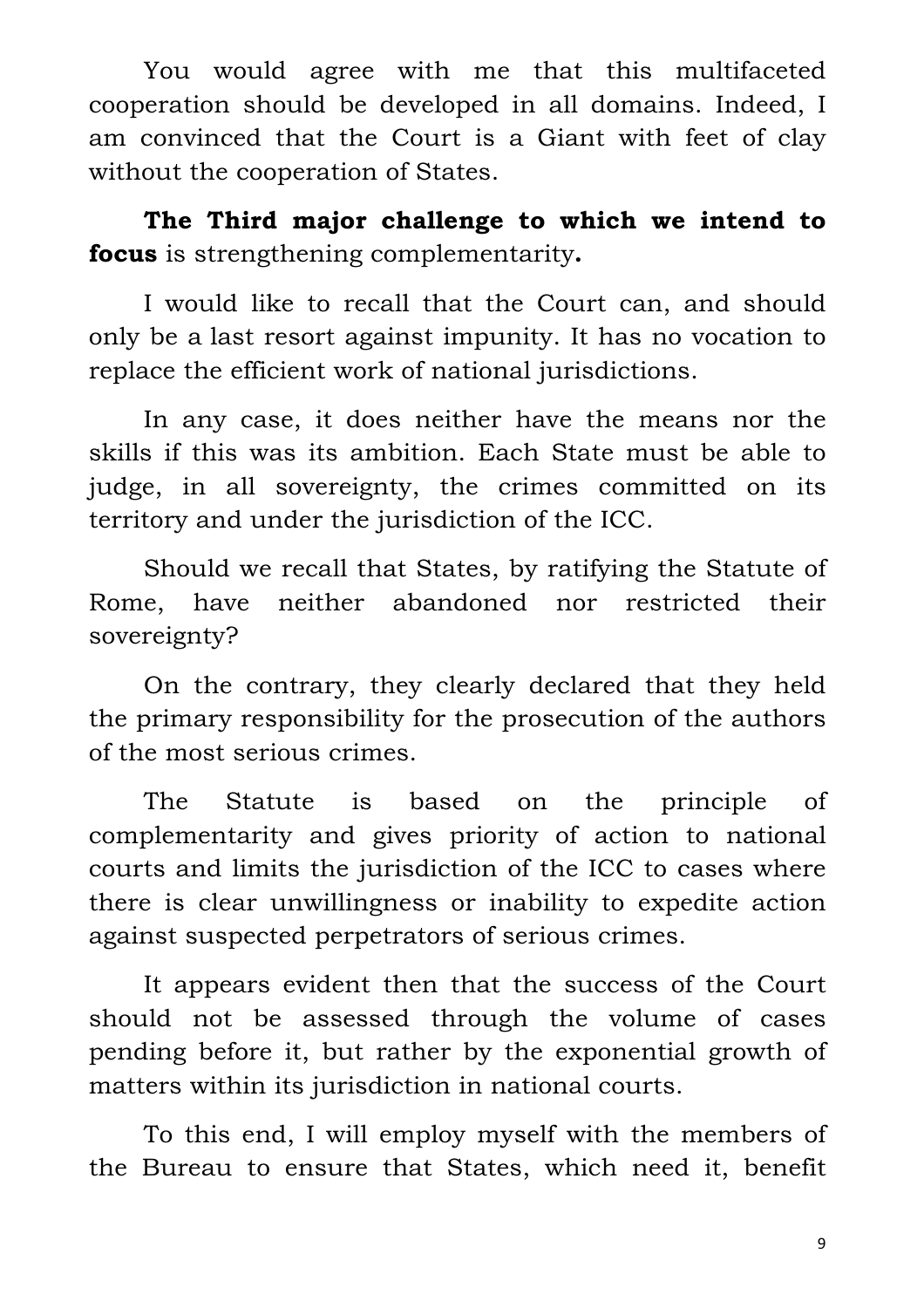from an effective technical assistance at the level of their national judicial systems.

This means strengthening the expertise and capacity of the actors of Justice (Judges, prosecutors, lawyers, registrars, security forces…) so that they have a good command of International norms for the trials they lead to obey to the guarantees of a fair and equitable trial.

# **The fourth challenge that requires our attention is to work towards the universality of the ICC**.

I stand convinced that the Statute of the ICC must be applicable to the whole planet. It is difficult to accept that an overwhelming majority of the World population **cannot benefit** from the competence of this important international jurisdiction.

We must work towards the universal ratification of the Rome Statute.

I would like to seize this opportunity to call upon States which have not yet done so, to ratify the Statute of Rome, including some eminent States members of the UN Security Council.

I invite the States who have ratified the said Statute to integrate in their internal legislation the international crimes under its competence namely genocide, war crimes, crimes against humanity and crimes of aggression.

Thereby, fear will switch side. The authors of relevant crimes will know that they will be caught up by their past and prosecuted.

Moreover, victims will have hope that justice will be rendered to them. This hope is source of appeasement as it does not nourish the spirit of revenge which plunges societies in an infernal circle of deadly violence.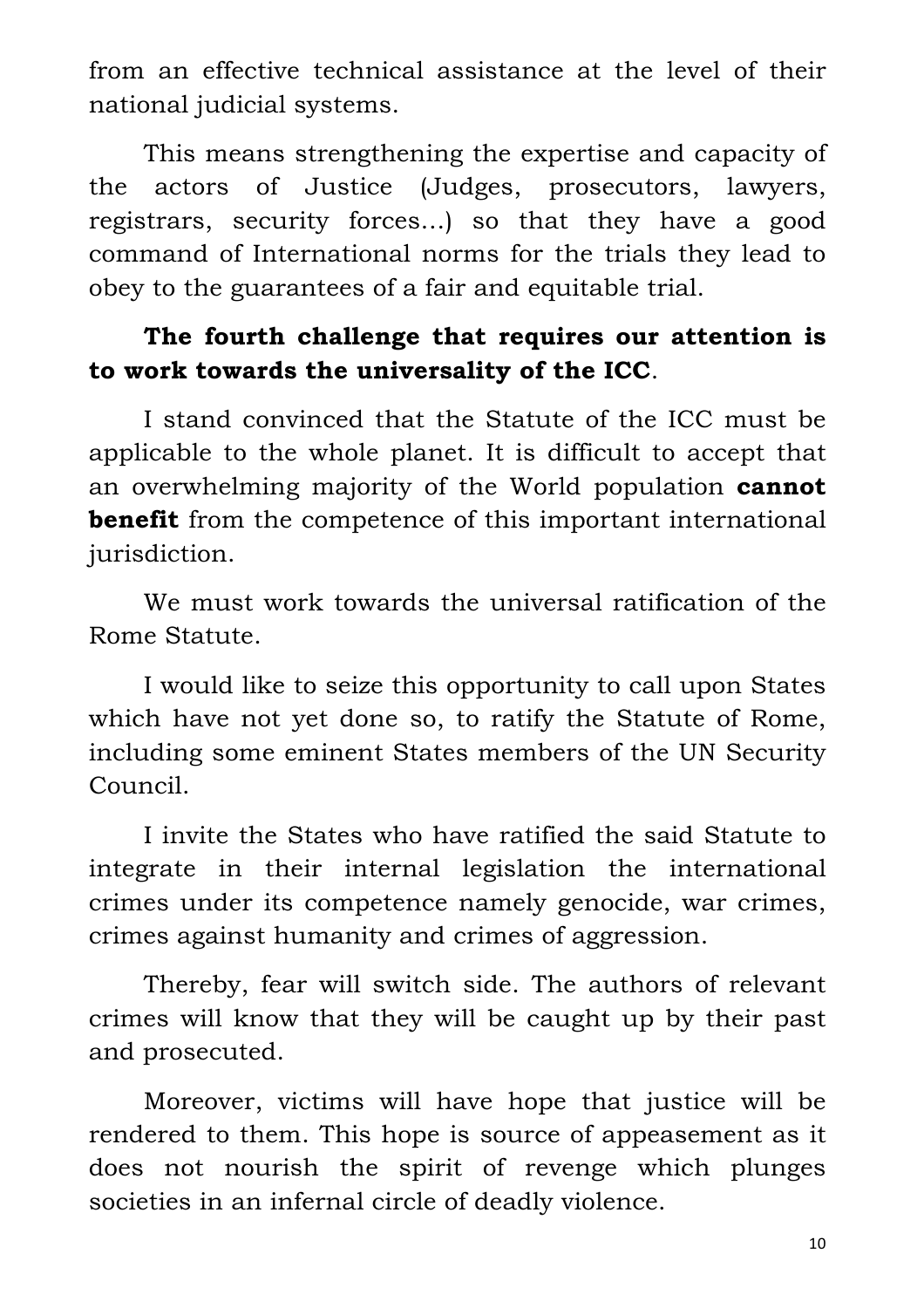To meet these noble and redoubtable challenges, you will agree with me that we are all concerned individually and collectively. It is the case for all States, all Nations and all Peoples of the World.

It also is the case for all actors of the International scene which englobes both international organizations and Civil Society.

It the ICC wants to reach its own objectives, it must be able to foresee its future and organize itself in order to conduct with effectiveness, the difficult and complex missions that it is entrusted with while wisely using the funds allocated.

It must be able to lean on judges whose expertise and moral honesty are uncontestable. It must lean on the Bureau of the Prosecutor whose actions have to be extended to all theaters of conflict where mass crimes are committed. It must be able to count on a performant registrar, an efficient Secretariat with its attached services.

The ICC must have the means to realize its ambition.

It must be supported financially by the States and by all actors with the requisite resources. Support to International Criminal Justice contributes to peacebuilding and peace consolidation, a necessary environment for the hatching of fundamental rights and liberties.

I am strongly convinced that such justice could, by its powers of prevention and deterrence, contribute to the stabilization of our States, the strengthening of Rule of Law and the rooting of democratic values that guarantee the primacy of Law and the non-repetition of crimes which shock Universal conscience.